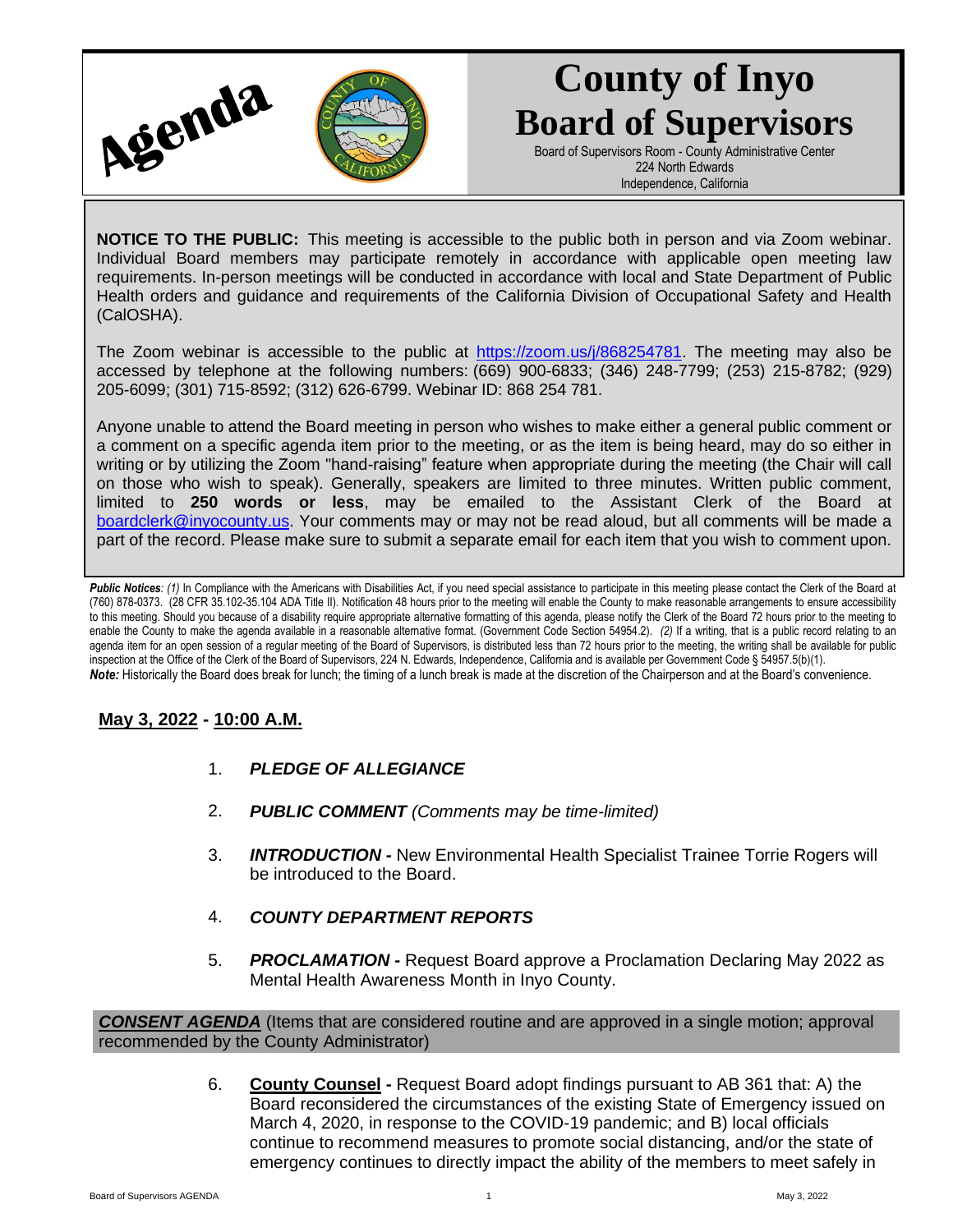person.

- 7. **Health & Human Services - Health/Prevention -** Request Board ratify and approve the agreement between the County of Inyo and the 18th District Agricultural Association (Tri-County Fairgrounds) for the provision of indoor rental space to conduct COVID-19 vaccination services in an amount not to exceed \$800 per day and COVID-19 testing services not to exceed \$500 per day, for the period of January 1, 2022, through June 30, 2023, contingent upon approval of the Fiscal Year 2022- 2023 Budget, and authorize the HHS Director to sign.
- 8. **Health & Human Services - Social Services -** Request Board approve purchases from Source Creative Office Interiors during Fiscal Year 2021-2022 in the amount of \$10,126.55, including a blanket purchase order in the amount of \$5,654.99 for the remainder of the fiscal year.
- 9. **Public Works -** Request Board: A) approve the construction contract between the County of Inyo and A Plus Roofing of Bishop, CA in the amount of \$24,960.00, and authorize the Chairperson to sign, contingent upon all appropriate signatures being obtained; and B) authorize the Public Works Director to execute all other project contract documents, including contract change orders, to the extent permitted by Public Contract Code Section 20142 and other applicable laws.
- 10. **Sheriff -** Request Board authorize the submittal of the U.S. Department of Justice Patrick Leahy Bulletproof Vest Program application for 2022.

## *DEPARTMENTAL* (To be considered at the Board's convenience)

- 11. **Health & Human Services - Behavioral Health -** Request Board amend the Authorized Strength in Behavioral Health by deleting one (1) part-time Psychotherapist, Range PT 81 (\$36.97-\$44.95) and adding one full-time Psychotherapist, Range 81 (\$6,207-\$7,792) for jail-based services.
- 12. **Clerk of the Board -** Request Board approve the minutes of the regular Board of Supervisors meeting of April 26, 2022.

**TIMED ITEMS** (Items will not be considered before scheduled time but may be considered any time after the scheduled time.)

- **10:15 A.M.** 13. **Health & Human Services - Social Services -** Request Board receive a presentation from County Medical Services Program (CMSP) Executive Director Kari Brownstein, including an update on Connect to Care and other CMSP programs available to Inyo County residents.
- **11 A.M.** 14. **USFS/BLM -** Request Board receive a presentation from the Inyo National Forest and Bureau of Land Management on wildfire conditions.
- **11:30 A.M.** 15. **Sheriff -** Request Board: A) conduct a public hearing to impose heightened fees on the licensure of dogs that have been declared dangerous or vicious pursuant to Cal. Food & Ag. Code section 31601, et seq.; and B) approve Resolution No. 2022-15, titled, "A Resolution of the Board of Supervisors of the County of Inyo, State of California, Establishing Fees for the Licensure of Dangerous and Vicious Dogs," and authorize the Chairperson to sign.